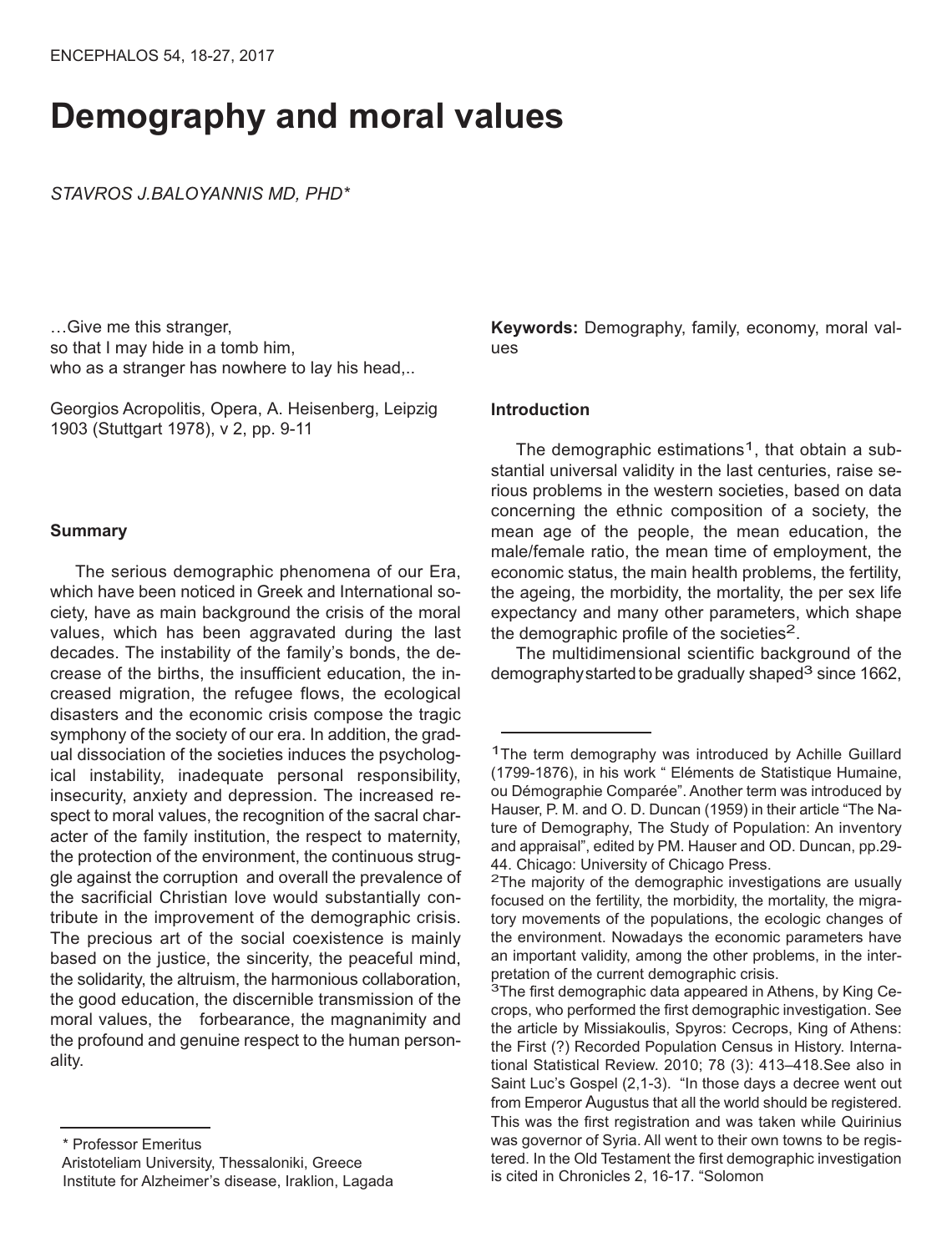when John Graunt published in London his treatise under the title "Natural and Political Observations on the Bills of Mortality "4. The philosophy of the demographic investigations, inventories and census' consists in the collection of adequate data for imposing taxation, performing enlistment, detection of the foreigners, detection and localization of religious groups and minorities in large territories, states and imperia<sup>5</sup>.

Adolphe Landry (1874–1956) has attempted to combine harmoniously sociology, with demography, history and economic conditions of each period, increasing therefore the scientific spectrum of demographic investigation for a better interpretation of the social interactions and the social behavior of the human being6.

It is reasonable to admit that the knowledge and the experience obtained after a precise historical and sociological analysis and explanation of the demographic data of the past may compose a useful and realistic background for a better understanding of the current demographic phenomena and for a possible foreseeing of the demographic alterations in the future.

It is also reasonable, that demography in association with history and political geography, expanded in a wide scientific field<sup>7,8</sup>, accepting informations and data and

applying methods from other scientific fields<sup>9</sup>, such as anthropology, ecology, social psychology, genetics, mathematics and statistics. Demography, on the other hand, has provided many valuable informations and data particularly important for the economic sciences, the Low, the politics, the sociology and the medicine<sup>10</sup>. The data of the various demographic studies are changeable in time and place either in a slow way in periods of socio-economic stability<sup>11</sup> or abruptly in wartime and in periods of severe economic crisis, when rapid urbanization occurs as a rule<sup>12</sup>, following mass immigrations, increased streams of refugees and rough fluctuations in birth and death ratios, due to atrocities, terrorism, starvation and epidemic diseases, which induce an increased morbidity.

# **Immigration**

Immigration<sup>13</sup> changes substantially the demographic parameters, concerning ethic and religious groups, sex and age ratios, cultural and social standards, family structure and moral values in the recipient country. The majority of the changes depend on the number of the immigrants and refugees, the economic situation, employment conditions, the educational and

then took a census of all the aliens resident in Israel similar to the census which his father David had taken; it was found that there were a hundred and fifty-three thousand six hundred.Modern Greel State He impressed seventy thousands of them as porters, eighty thousand as quarrymen in the hills and three thousand six hundred as overseers to make sure the people worked....».In Modern Greece the first census was performed in 1828 by John Kapodistrias, which revealed that the population of Greece was 753.400 inhabitants. The last census in 2011 revealed that the population of Greece raised to 10.816.286 inhabitants.<br><sup>4</sup>Graunt J. (1662), Natural and Political Observations, made

upon the Bills of Mortality of London, London. Modern edition: Cambridge Group for the History of Population and Social Structure (1973), The Earliest Classics: John Graunt and Gregory King, Farnborough, Gregg International.<br><sup>5</sup>See also Vilquin E. History of Demography, Position of De-

mography among Other Disciplines (2000). According to Confucius the increase of the population of a country is a marker of prosperity, justice, good administration a proper financial policy.<br><sup>6</sup>See also Landry, A. (1934), La révolution démographique,

Paris, Librairie du Recueil Sirey. Landry A. ed. (1945). Traité de démographie, Paris, Payot.<br><sup>7</sup>See Martin, D. (1991), Geographic Information Systems and

their Socio-Economic Applications, London, Routledge. Demography became a proper science after the tragic disastrous demographic phenomena during the Second World War.<br><sup>8</sup>Nam, CB (1979) The progress of demography as a scientific

discipline, Demography, 16(4):485-492.

<sup>9</sup>Hodgson, D. (1983) Demography as Social Science and Policy Science, Population and Development Review, Vol. 9(1):1- 34.<br><sup>10</sup>See also Hauser, P.M. and O.D. Duncan eds. (1959). The

Study of Population. An Inventory and Appraisal, Chicago, Uni-

 $11$ In periods of socioeconomic stability, a shift from high fertility and high mortality happens to low mortality and low fertility. This phenomenon is characterized as "demographic transition" and was noticed in Greece during the decade 2000-2010. See also Siampos G (1973). Demographic trends in modern Greece, Athens. and Tragaki A, Bakavos Ch, Dounas D: On demography and population trends ISBN: 978-960-603-198- 4, http://e-book. ddounas. com/joomla. See also Caldwell, J. (1982). Theory of fertility decline. London, Paris: Academic Press.<br><sup>12</sup>See also Bloom D. and T. Khanna (2007) The Urban Revo-

lution, Finance and Development, September 2007, pp: 9-14. 13Greece, since the establishment of the Greek State over 150 years, was a country of migration outflow to countries of high labor supply, which promised better living conditions, employment and economic prosperity. Those countries were initially USA, Canada, Brazil, Australia, the South African Union and later Belgium, Germany and Sweden; Today, Greece became mainly a country of immigration influx from Balkans, Eastern Europe and the former Soviet Union. During the last years this immigration flow is constantly growing, coming mainly from countries of Asia, Middle East and Africa.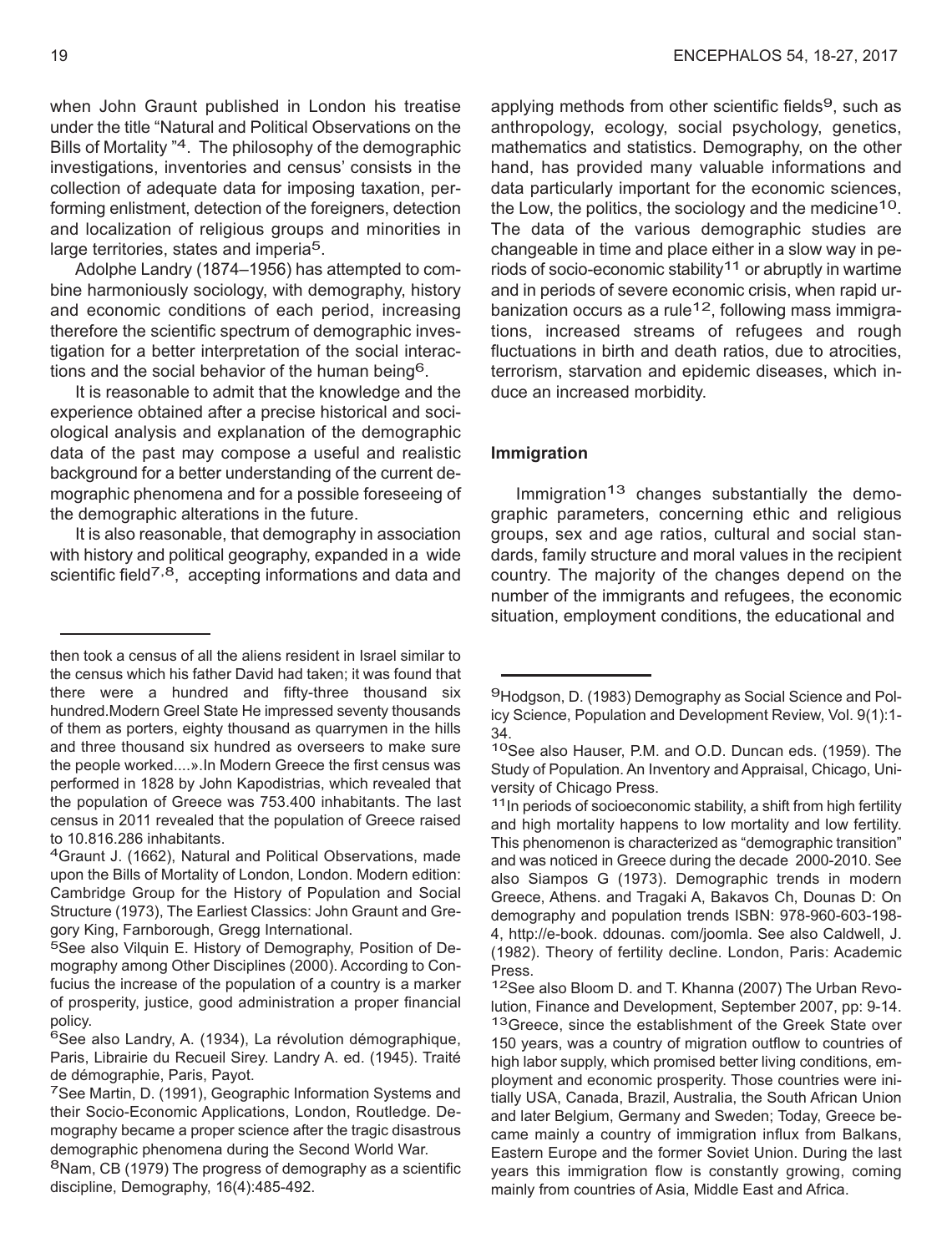cultural level, the customs, the social principles and the moral values of immigrants and refugees, who enter, originating in various countries and geographic areas<sup>14</sup>.

The very specific psychological phenomena of the immigrants and refugees, in whom the expectation and hope exist initially, and at the same time they feel the insecurity of an unknown environment, the fear, the anxiety and eventually the cancellation of the expectations and hopes for a better quality of life, all of them may become the subject of a spot intense study in the field of social psychology, which may result in valuable conclusions on the social behavior and social reactions of individuals, who are under miserable economic conditions, social insecurity, isolation, unemployment, living under the rule of poverty feeling the constant threaten of temporality, fragility and probable expulsion.

The social and psychological distress in relation to economic deficiency<sup>15</sup>, unemployment, social isolation 16, nullification of the initial expectations and social demands and the final gloomy prognosis of an indeterminate and rather worrying future lead the young educated people unto new migration efforts, augmenting furthermore the demographic alteration of the societies.

Demographic alterations on Immigration, in addition to unequal establishment of the immigrants<sup>17</sup>, involve also the age distribution of the population<sup>18</sup>, the increased morbidity, due to epidemics by infectious diseases mostly, the marked change of the ethnological composition and the aggravation of the cultural atmosphere of the host country.

tered in the countries of the European Union, as refugees and immigrants.

## **The family**

Oftentimes, in cases of strong migratory movements<sup>19</sup>, the demographic alterations involve consideration of moral values, which, not rarely, cause the alteration of the family institution<sup>20</sup> and the contest of the spiritual foundations of the family, in a parallel way to the broader contest of moral and spiritual values in the society.

The massive immigration, in addition to exaggeration of racial, religious and ethnicity contrasts, may induce serious crisis in the educational system and ecologic disasters, provoking fear<sup>21</sup>, anxiety, social insecurity, anguish and increasing the poverty and the antisocial attitude organized by individuals or specific groups.

The dominance of moral values in society contributes greatly unto rational and humanistic solution of the demographic problems.

The respect to family institution, the recognition of the sacral character of the family<sup>22</sup>, the respect and protection of maternity, the respect for the personality of all family members and the harmony in their interperso-

the immigrants and refugees feel due to possible deviation from the place of their choice. The permanent residents of host countries, feel also fear and anxiety for the challenging of the moral and cultural principles, which may be jeopardized by the stream of the immigrants, who usually have different customs and cultural foundations. A broad debate on the subject has taken place in Brussels on 24 October 2016 between European Churches (COMECE, CEC, and Churches' Commission for Migrants in Europe) and the European Commission (Directorate General Justice and Consumers of the European Commission). See Press Release No relatively: 16/36 25 October 2016 Brussels, (Directorate General Justice and Consumers of the European Commission). See also Press Release No: 16/36 25 October 2016 Brussels.<br><sup>22</sup>Ephes. 5,32, Col. 4,15, 1 Corinth. 16, 19, Hebr.13,4.

<sup>14</sup>See also Caldwell, J. (1996), Demography and Social Sciences, Population Studies, vol. 50, pp. 305–333.<br><sup>15</sup>Balogiannis SJ. The role of the economic factor in the dif-

ferentiation of the ideological background of the society. En-

cephalos 51: 38-47, 2014.<br><sup>16</sup>Baloyannis SJ. The philosophy of the solitude. Encephalos<br>52; 14-24, 2015.

 $17$ In Greece, the decade 1980-1990 was characterized by massive immigration movements, which mainly consist of the return of the Greeks of diaspora to their original place, and the influx of foreign citizens from Balkans, Middle East and African countries. The contribution of foreigners to the increase of the population was instrumental during the period 1991-2001, on which the natural equilibrium was positive at 13,000 people, while the total permanent population was increased unto 704,000 people (Eurostat 2015).<br><sup>18</sup>In 2015, more than 100.000 unaccompanied children en-

<sup>&</sup>lt;sup>19</sup>The annual number of immigrants in Greece amounted unto 14,000 in 2013 and it is estimated that it would be rising to more than 60.000 immigrants in 2050 (Eurostat).<br><sup>20</sup>See also the No. 2945 Address of the Holy Synod of the

Church of Greece (5225/12 December 2013) "... The family, which is the basic cell of the society, slowly but surely, is altered and would dissolve ... Any diversion from the healthy family's path leads to several lesions ... The materialistic and nihilistic way of life, the lack of true love, the unemployment and the current unbalanced financial data, the change of roles in the society and other factors, possibly corrupted and dissolved the family ... Serious reflection and study on the preservation and progress of this Holy institution is required, consequently. ... Each family is truly a "little church" and, therefore, is a foretaste and road to the mystery of the Kingdom of God. ..."<br><sup>21</sup>The great migratory influx create the feeling of fear, which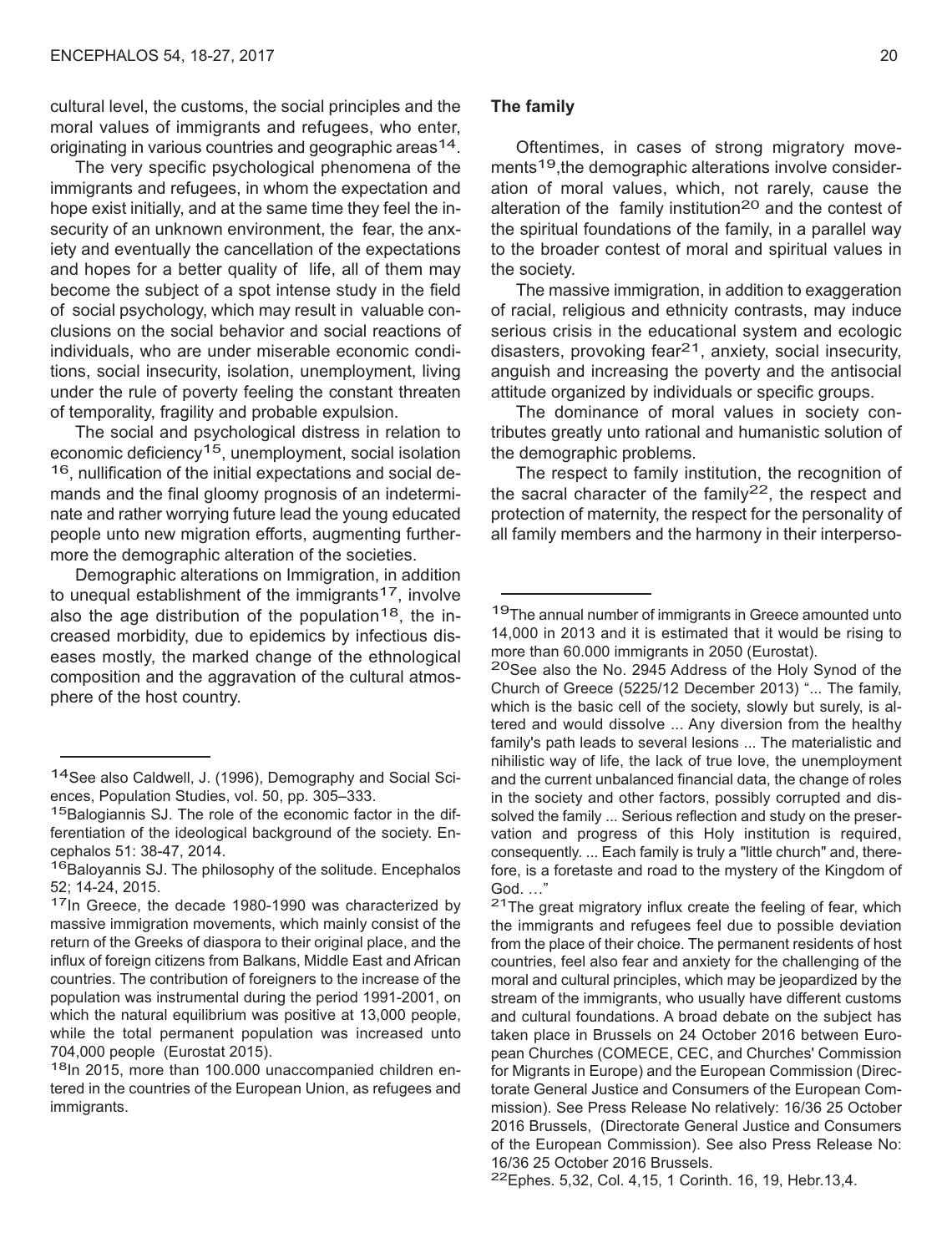nal communication<sup>23</sup>, the preservation of the compact nuclear family, the indispensable social care for the multi-child families, the convergence of all social factors in the multidimensional support of the family, as the fundamental and superb operating component of the social fabric, all of them provided within the spirit of true sacrificial love<sup>24</sup>, gratitude, appreciation and liability, protection, sincerity and truth, respect, understanding, compassion and solidarity $25$ , would contribute decisively in the stability of the family, the increase of the average lasting harmonious coexistence, the substantial increase of the progeny<sup>26</sup>, the protection of physical and mental health, the maintenance of mental brightness in advanced age<sup>27</sup> and the stabilization of the population eventually28.

# **Ecology**

Respect and protection of the environment plays important role in the stabilization of the physical and mental health and the psychological well-being of the human being29.

The clearness and clarity of the air, the purity of the water and air have been recognized as vital factors in maintaining and safeguarding health, since the era of Hippocratic Medicine30.

The alteration of ecosystems, started from the era of the industrial revolution and tremendously been aggravated after the broad use of nuclear energy<sup>31</sup> has tragic consequences on human health and on the vegetation, with harmful effects on the ecological harmony and the quality of human life<sup>32</sup>.

The protection of the environment is based not only on principles of ecology, but also on ethical and spiritual

Sinha KK, Jha DK (Eds) Some aspects of history of Neurosciences. Ranchi, Catholic Press. 2003, pp. 97-117.<br><sup>31</sup>See also World Health Organization Health Effects of the

Chernobyl Accident and Special Health Care Programs, Report of the UN Chernobyl Forum Expert Group "Health", Geneva 2006 (ISBN: 9789241594172). See also Report of the Japanese Government to the IAEA Ministerial Conference on Nuclear Safety -The Accident at TEPCO's Fukushima Nuclear Power Stations, Nuclear Emergency Response Headquarters, Government of Japan, June, 2011 και Fukushima Nuclear Accident Analysis Report (Interim Report), Tokyo Electric Power Company, December 2011.<br><sup>32</sup>His All Holiness the Ecumenical Patriarch Bartholomew in

His Lecture in the ceremony during which He was awarded the Woodrow Wilson Award (15.5.2008) stated: "In the ongoing attempts for strict material profit, we face the danger of turning our beautiful planet to a camp of poison gases … the greatest of problems of the contemporary era, which takes the form of a mental disorder is the fact that the technical knowledge and science has moved away from any sense of ethics in its practical application"

 $^{23}$ Baloyannis SJ. The personal interactions in the family. Encephalos 2007;44: 208-215.

<sup>&</sup>lt;sup>24</sup>See Ephes.5, 25-27 «...Husbands, love your wives, just as Christ loved the church and gave himself up for her, in order to make her holy by cleansing her with the washing of water by the word, so as to present the church to himself in splendour, without a spot or wrinkle or anything of the kind, so that she may be holy and without blemish».<br><sup>25</sup>See Ephes.4, 31-32. "... Put away from you all bitterness

and wrath and anger and wrangling and slander, together with all malice, and be kind to one another, tender-hearted, forgiving one another, as God in Christ has forgiven you».<br><sup>26</sup>The fertility of the Greek women, according to in 2011 es-

timation is lower in relation to the foreign women. Higher levels of fertility listed at the women originated in Asian countries namely Syria (5.49), China (4.81), India (4.10), Pakistan (3.23). (ELSTAT (2015 and 2016). See also Tragaki A, Bagavos Ch, Dounas D: On Demography and population Developments ISBN: 978-960-603-198-4, http://e-book.ddounas.com/joomla.<br><sup>27</sup>Baloyannis SJ. The contribution of the family in the amelioration of the quality of life in chronic neurological diseases. Encephalos 2001, 38: (Suppl.) 22-36.<br><sup>28</sup>See also the No. 2945 Address of the Holy Synod of the

Church of Greece (5225/12 December 2013) " ... Marriage establishes not only a common and practical course towards Theosis (Deification) and the transformed world of God, but also guarantees, with the birth and upbringing of children, the physical expansion of mankind, and the spiritual survival of the human being in eternity ... Despite the crisis of forms in modern social life, people would always expect from the family good and cultured descendants who will offer all their valuable creative efforts for social perfection".

<sup>29</sup>From ancient ages it was realized that the environment plays important role unto the maintenance of physical and mental health and social well-being of man. Nowadays, in a period where the environmental pollution climbs up at top levels, a world motivation is reasonably observed aiming to protect the environment from noxious chemical factors (UN Convention on Persistent Organic Pollutants, POPs), from toxic gases, irradiation, radioactive waste, noise pollution (Community Directive on Noise 36), vibrations, influences on the climatic conditions. See also Björsell, M.: Environmental protection expenditure by industry – Inventory of manufacturing problems. Statistics Sweden 1995. Hass J W, Bagley G S, Rogers R W: Coping with the energy crisis: Effects of fear appeals upon attitudes toward energy consumption. Journal of Applied Psychology, 60(6), 1975: 754-756.<br><sup>30</sup>Baloyannis S J: The Neurosciences in the Greek World. In: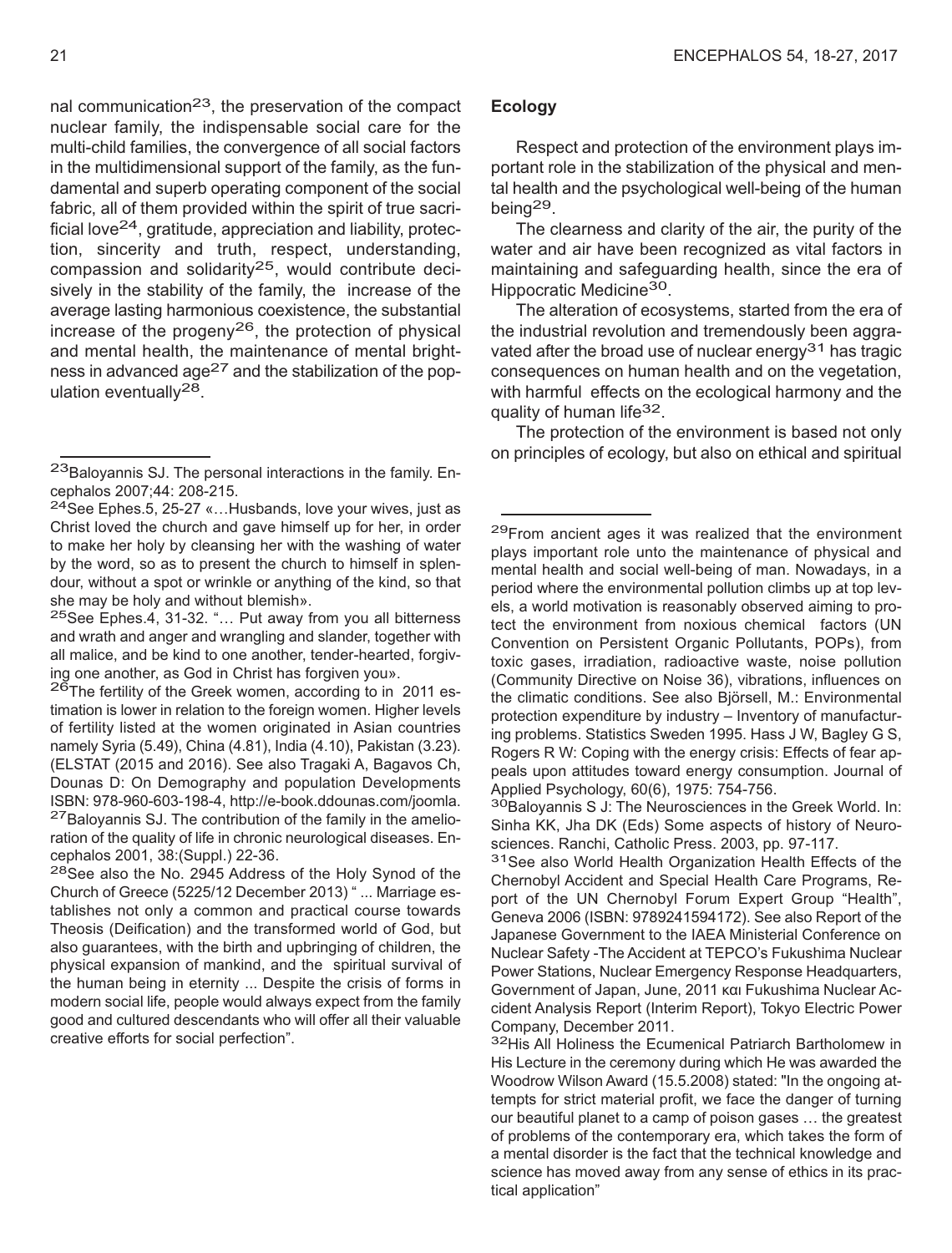values. The respect for the natural world expresses the respect towards the Creation<sup>33</sup> in which everything is perfect from the very beginning.<sup>34</sup>

The spiritual struggle against erode includes the maintenance of harmony and beauty of the nature<sup>35</sup>. The inner peace and love of human being $36$  is expressed by the respectable attitude towards the Creation and the continuous thankful spirit 37. The secret inner beauty of the human soul recognizes entirely the beauty and harmony of the nature and the perfection of the creation.

## **The moral values**

The respect for the humanity<sup>38</sup> has as consequences, on one hand, the protection of the health and on the other hand, the minimization of the causes of death, which are related to noxious behaviour of individuals to self and society<sup>39</sup>.

Thus, the commitment of suicides<sup>40</sup> and homicides

and the contemporary trends of application of euthana $sia<sup>41</sup>$ , as well as the various multiform accidents are substantially limited at the society, which is characterized by high spiritual and moral standards, which are achieved by the continuous culture and implantation of virtues and values, particularly the justice, the social responsibility and the prudence $42$  in the personality of the man since childhood<sup>43</sup>.

The moral values, at the same time, make the substantial background for a good restoration of the demographic distortion caused by the migratory flows<sup>44</sup>. The possibility of good coexistence of the local inhabitants with migrants or refugees is based on the humanitarian principles, the compassion, the solidarity, the moral values and mainly on the participation of each one in the pain, the sadness, the anguish and the suffering of the

bers of social groups with their own philosophy, their social or political responsibility, their own moral and social values or faiths, (c) dual suicides, during which two members of the same family, under their depressive emotional atmosphere, due to severe suppressive and noxious social situations, shall bring an end of their life voluntarily, (c) under the form of euthanasia, for escaping from the continuous physical pain caused by incurable irreversible diseases. See also Pavlidou D. Suicide as a problem of philosophy. Thesis, Thessaloniki 2013. Of all existing causes for the commitment of suicide, the profound depression is the commonest one, from ancient ages. See Theognis, Elegeiai, 425-428. See also Baloyannis SJ. Suicide and death in Stoic Philosophy In: In memoriam Metropol. Panteleimon the 2nd, Thessaloniki 1990, pp. 380- 391. See also 1 Cor.3, 16-17 "Know ye not that ye are the temple of God, and that the Spirit of God dwelleth in you? If any man defile the temple of God, him shall God destroy; for the temple of God is holy, which temple ye are. Let no man deceive himself".<br><sup>41</sup>See also Balovannis SJ: Euthanasia: Reflections from the

philosophical and moral view point. In: Some aspects from the field of Psychiatry and Psychology. Apostolic Diakonia, Athens 2002,pp. 211-229. and Baloyannis SJ. Some bioethical and metaphysical aspects on the end of the life in demented pa-<br>tients. European J. Neurology 19; 219, 2003.

<sup>42</sup> «σωφρονεῖν ἀρετὴ μεγίστη, καὶ σοφίη ἀληθέα λέγειν καὶ ποιεῖν κατὰ φύσιν ἐπαΐαντας (Self-control is the highest virtue, and wisdom is to speak truth and consciously to act according to nature) Heraclitus, On Nature 112: 59.<br><sup>43</sup>The moral values, according to Chrysippus, are the real

background of the Human Happiness «εἰ δὲ τῆς ἀρετῆς, αὐτάρκης αὔτη πρὸς εὐδαιμονίαν».<br><sup>44</sup>The period from 1991, is characterized by the substantial

increase of migration and refugee influx in Greece and Europe, originating mainly from Asian countries because of the war, the social, political and economic instability and distress and the constant religious conflicts.

<sup>33&</sup>lt;sub>«For by him were all things created, that are in heaven, and</sub> that are in earth, visible and invisible, whether they be thrones, or dominions, or principalities, or powers: all things were cre-<br>ated by him, and for him» (Col.1,16).

<sup>&</sup>lt;sup>34</sup> Saint Basil: Lectures on the Hexaëmeron, Sources Chreti-<br>ennes, 2nd Ed. Paris, 1968.

<sup>35&</sup>quot;For favorable weather, and abundance of the fruits of the earth and peaceful times, let us pray to the Lord" (From the Divine Liturgy of Saint John Chrysostome).<br><sup>36</sup>See also "Anyone planting tree planting hope, planting

peace, plants love has blessings of God". Metrop. of Berat. Ignatius Triantis, Patmos 1993.<br><sup>37</sup>See also Sophronius Sakharov: Saint Silouan the Athonite,

<sup>(</sup>translated from the Russian), ed. Monastery Timios Prodromos Essex, England 1988.<br><sup>38</sup>Baloyannis SJ. Dissociation and division in the man and

the society and the union in Christ Communion (Koinonia) 33:257-271,1990.<br><sup>39</sup>The avoidance of tobacco, alcohol and addictive sub-

stances use, which is related with the moral values and the self-esteem of the individual plays an important role unto the maintenance of physical and mental health and the increase the expectancy of life. See also Baloyannis SJ, Psaroulis D, Costa V, Arzoglou L. Morphological study of Hippocampus at addict people in opioids. Proceedings of the 1st Hellenic Congress for the Study of Drugs. Thessaloniki, 1993, pp. 282-244.<br><sup>40</sup>The suicide, which is a major problem in the modern societies worldwide, is possibly committed under the form of (a) personal suicide, as a result of mental illness or as an expression of protest, despair, philosophical escapism, fitting tension, self-sacrifice for the salvation of others, the protection of moral values or in the form of a suicidal attack in war or in peace, in the context of extreme ideologies, (b) mass suicide, by mem-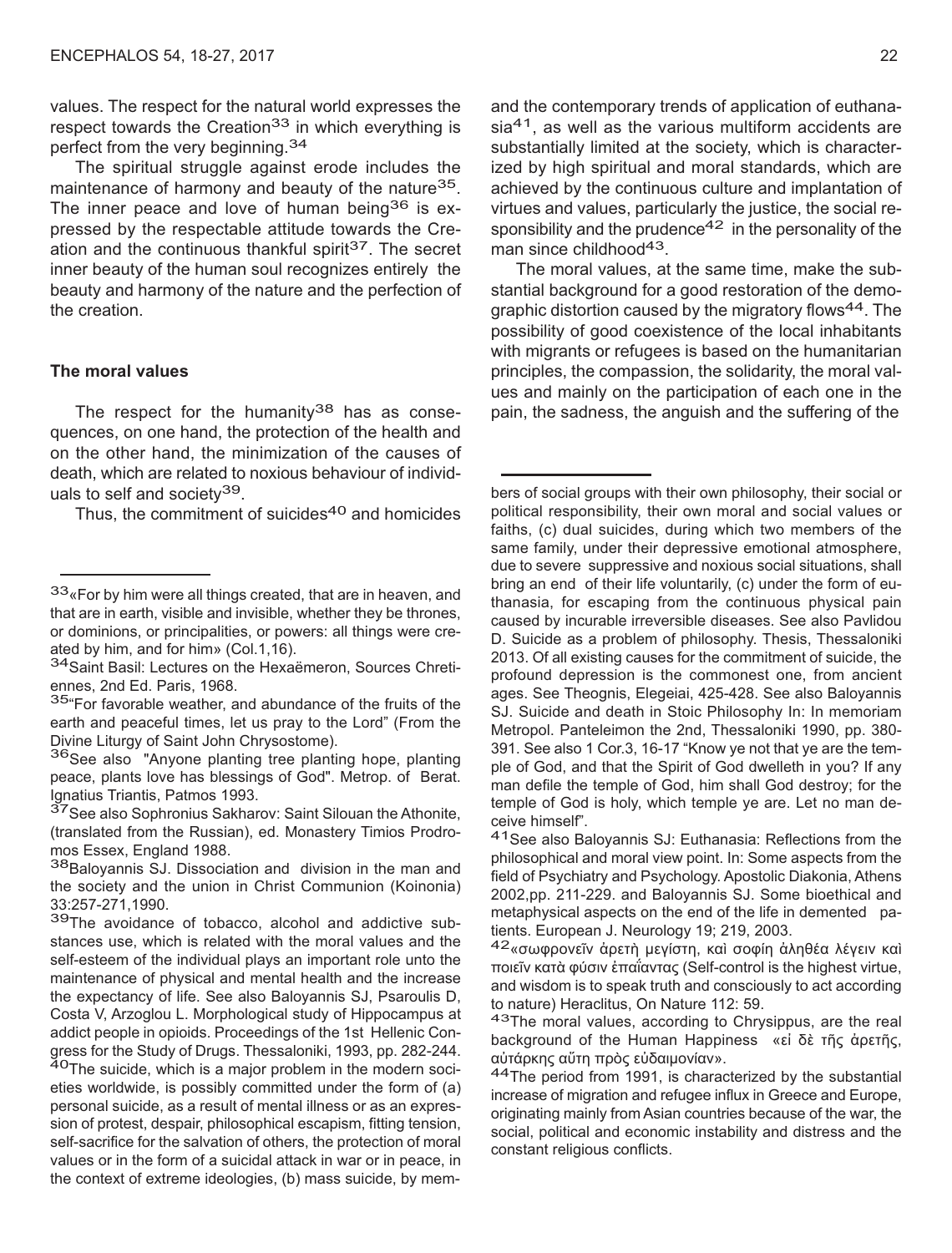humanity45.

The valuable art of coexistence is always grounded on the social righteousness<sup>46</sup>, absolute truth<sup>47</sup>, peace<sup>48</sup>, honesty<sup>49</sup>, solidarity<sup>50</sup>, avoidance of contradictions, social co-operation<sup>51</sup>, spiritual culture, advanced education, magnanimity, forgiveness, respect towards the human being and on the predominance of prudence, wisdom52 and sacrificial love for the suffering humanity.

It is of substantial importance, for the harmonious social incorporation of the immigrants and refugees, the respect for the dignity of every human being, and the realistic support of efforts to recover, preserve and protect the self-esteem<sup>53</sup>, which is subjected to serious vibrations under the state of insecurity, unknown environment, fear, social and economic adversities<sup>54</sup>, unemployment, discrimination, isolation, encapsulation, and the eventual extreme poverty<sup>55</sup>.

The fact, that man is God's image<sup>56</sup> imposes respect and estimation to every human being, regardless his or her education, profession, social and economic status, origin, religion<sup>57</sup> age, mental and physical capacity58. In dealing with the immigration or refugee influx, respect is also imposed by the personal responsibility to the sacredness of the human person, to humanity and by the profound understanding of the great value of healing the human suffering<sup>59</sup>.

Each man should always be treated with particular dignity, as individual, member of a family, member of the society and as a precious member of the human $itv$ 60,61

In our era, the so called era of globalization, inwhich

and material resources, but as the supression of human dignity (United Nations, Office of the High Commissioner for Human Rights). Relevant tragic form of poverty is the resulting from the direct or indirect deprivation of education and spiritual culture. However the most tragic type of poverty of all ages is the poverty of ideas, ideals, expectations, intellectual pursuits, the poverty of the sense of responsibility and the lack of noble visions, expectations and hope.<br><sup>56</sup>Genesis. 1, 26 «Then God said, "Let us make mankind in

our image, in our likeness»,<br><sup>57</sup>His All Holiness the Patriarch Bartholomew stated in

Middle East. Opening address. Athens 19-10-2015).<br><sup>58</sup>«There is no longer Jew or Greek, there is no longer slave or free, there is no longer male and female; for all of you are one in Christ Jesus» Gal.3,28.<br><sup>59</sup>1 Cor.13, 2…13 "…And if I have prophetic powers, and un-

derstand all mysteries and all knowledge, and if I have all faith, so as to remove mountains, but do not have love, I am nothing… Love never ends…And now faith, hope, and love abide, these three; and the greatest of these is love".

60See Aristotle De anima Γ 8431b 21.<br><sup>61</sup>According to Empedocles the Being represents the "whole", characterized by fullness and internal cohesion "«ουδέ τι τού παντός κενεόν πέλει ουδέ περισσόν». (On Nature, Fragm 13). See also Baloyannis SJ: The concept of Being in our Era. Encephalos 2016;53, 52-61.

<sup>45</sup>Matth.25, 35-40. «for <sup>I</sup> was hungry and you gave me food, I was thirsty and you gave me something to drink, I was a stranger and you welcomed me, I was naked and you gave me clothing, I was sick and you took care of me, I was in prison and you visited me ».<br><sup>46</sup>Ephes.6,14 «Stand therefore, and fasten the belt of truth

around your waist, and put on the breastplate of righteousness».<br><sup>47</sup>Ephes.4,25-26. «So then, putting away falsehood, let all of

us speak the truth to our neighbours, for we are members of one another. Be angry but do not sin; do not let the sun go down on your anger».<br><sup>48</sup> « Pursue peace with everyone, and the holiness without

which no one will see the Lord …» (Hebr, 12, 14).<br><sup>49</sup>Hebr. 13, 1-3. James 2, 15-16 (If a brother or sister is naked

and lacks daily food, and one of you says to them, 'Go in peace; keep warm and eat your fill', and yet you do not supply their bodily needs, what is the good of that? 1o faith by itself, if it has no works, is dead.;)

<sup>50&</sup>quot;… Every generous act of giving, with every perfect gift, is from above, coming down from the Father of lights, with whom there is no variation or shadow due to change. " (James.Α,17)  $51$ «...Do not neglect to do good and to share what you have, for such sacrifices are pleasing to God ». (Hebr.13,16).

 $52$ «But the wisdom from above is first pure, then peaceable, gentle, willing to yield, full of mercy and good fruits, without a trace of partiality or hypocrisy.And a harvest of righteousness is sown in peace for those who make peace.» (James 3,17- 18).<br><sup>53</sup>Immanuel Kant argues that man cannot be used by another

man as a means, but instead must be the focus of efforts with the purpose of protection of his dignity. Kant I: Metaphysic der Sitten. Vorländen, 1959, 321.<br><sup>54</sup>Nelson Mandela in his Lecture in Trafalgar Square on Feb-

ruary 3, 2005, emphasized that "The anticipation of the forthcoming poverty is a humanitarian act but at the same time an act of Justice and protection of fundamental human rights, the right to human dignity ". Human dignity is an essential issue in United Europe. The plan of the European Constitution (Part I,

article 2) states that " the Union is based on the value of human dignity, freedom, democracy, equality, the respect of law, and the respect for human rights ... » See and Tsevrenis B. Human dignity: the functional evaluation of the regulatory scope in legal reasoning. Ed. Sakkoulas, Athens, 2012.<br><sup>55</sup>Poverty is defined not only as elimination or lack of financial

<sup>19.10.2015.</sup> "In promoting ideals and values held in the highest esteem, religion profoundly influences goal-seeking behaviour in conflict situations. Viewed from a religious perspective, conflicts are interpreted not only as ruptures in relationships among human beings, but also as ruptures in one's vertical relationship with the divine" (Ecumenical Patriarch Bartholomew: Religion Cultural Pluralism and Peaceful Coexistence in the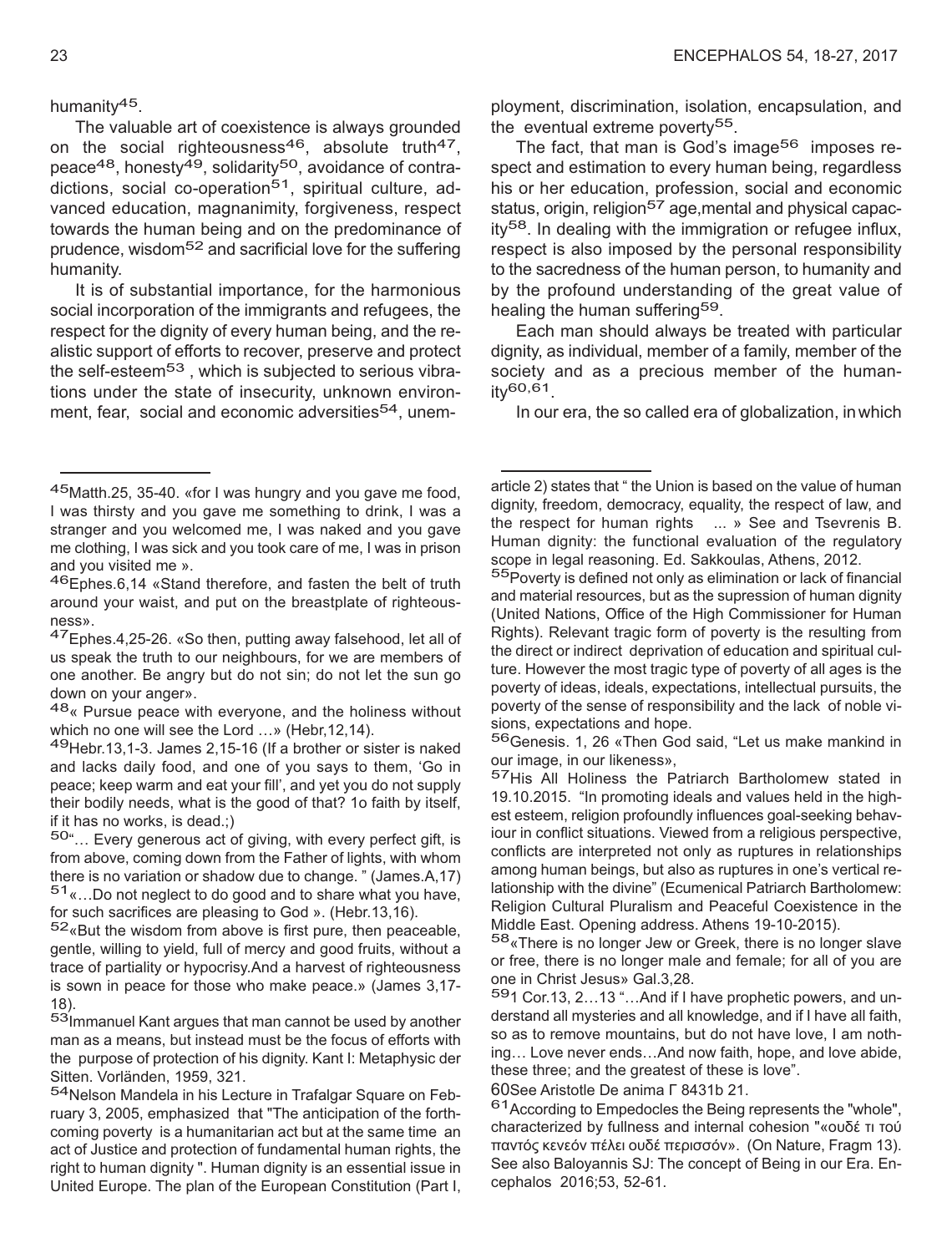the purity, the genuineness and the expressive authenticity of the human person would be gradually replaced by the inexpressive and pre-programmed face of an anonymous globalized society<sup>62</sup>, a life enriched with moral values is the unique way for escaping from the labyrinth of daily alleged deadlocks<sup>63</sup>.

Unto a changing world, characterized by instability, social upheavals and crises, controversies, political and economic conflicts, hostilities, in whom indifference prevails over the man's spiritual culture and the only philosophy consists in the ongoing effort to reach high economic goals, oftentimes by extreme frugality, only the unchanged and constantly augmented eternal moral and spiritual principles $64$  may synthesize the true basis for unity and social harmony, in which the human being is treated respectfully, the universal consciousness would be promoted $65$  and the quality of life would be extensively ameliorated <sup>66</sup>.

The addiction of the human being to dramatic declining course induces the psychological and social inertia, improper self-knowledge and self-control, continuous sadness, anxiety, doubts and increased insecurity for

the future<sup>67</sup>. In addition, the lack of anguish and especially the lack of universal responsibility for the humanity and the absence of liability and pity for the neighbor<sup>68</sup>, who may be under crisis and necessity of support<sup>69</sup>, would disrupt the harmony and the concept of common benefit in the society. The effort to support the society and the individual by the single transient, unstable, surficial and dubious power of economy is the tragic epilog of the crisis of spiritual and moral values in our era70.

## **Conclusion**

The ongoing demographic diversity in the western societies is tightly connected with the crisis of moral values of our Era. Acute changes in demographic rates concerning fertility, immigration, refugees, rural-to-urban continuous migration, epidemiological transition, senility, morbidity, mortality, and ecological catastrophes are closely related with the decline of the moral values. The dispute of the family principles, the loss of the compact integrity of the nuclear family, the late marriage and the frequent unexplained divorce are associated with low natural fertility, increased psychiatric morbidity and mental instability. The socioeconomic insecurity, the political crisis and the ecological disasters increase the immigration of thousands of people who search for amelioration of the living conditions and respect of the dignity. In addition civil wars and multiform hostilities and atrocities urge thousands of refugees in searching for freedom, security and employment in new prosperous homelands. The western civilization emphasizes recently, in the spirit of globalization and the importance of the advanced technology, for the economic prosperity, without a parallel emphasis in the spiritual culture and the moral values. This tragic policy promotes unfortunately the in

<sup>62</sup>Mansoob Murshed (2003), 'Globalization is not always good', in Globalization and Its New Divides, Dutch University

Press: Amsterdam.<br><sup>63</sup>See also Baloyannis SJ. The message of Parmenides the<br>Era of Globalization. Encephalos 2004;41:71-78.

 $64$ Philip. 1,20 «...all in accordance with my most confident hope and trust that I shall never have to admit defeat, but with complete fearlessness I shall go on, so that now, as always, Christ will be glorified in my body, whether by my life or my death». His All Holiness The Ecumenical Patriarch Bartholomew stated "Thus, when we speak of the spiritual tradition, which all of us endeavor to preserve as laborers in the Church, we mean a living, mystical and sacramental remembrance of the lives of the Saints; we mean the happy human being of ancient Maiandros, namely the "great wound" of humanity that was healed by Christ with his resurrection from the dead (cf. the Troparion of Thomas Sunday), thereby rendering humanity truly happy" (Keynote Address By His All-Holiness Ecumenical Patriarch Bartholomew At the International Youth Forum, Phanar, May 2, 2014).<br><sup>65</sup>Philip.1,25-26. «…This much I know for certain, that I shall

stay and stand by you all, to encourage your advance and your joy in the faith, so that my return to be among you may increase to overflowing your pride in Jesus Christ on my account.».<br><sup>66</sup>According to Kierkegaard, the man ascending unto moral

stage, acquires the meaning of eternity, which may alleviate the tragic character of the life and relieve the anguish of the death. See Kierkegaard, Søren, Howard V. Hong, and Edna H. Hong. The Essential Kierkegaard. Princeton, NJ: Princeton UP. and Kierkegaard, Søren. Fear and Trembling; And, The Sickness unto Death. Princeton: Princeton UP, 2013.

<sup>67«</sup>No one can hurt you if you are determined to do only what is right; and blessed are you if you have to suffer for being upright. Have no dread of them; have no fear». (1 Peter. 3, 13-

<sup>14).&</sup>lt;br><sup>68</sup>See "... My soul yearns to come to all the Lord's mercy. Let all people, all over the world, know, the much affection that Lord loves us, like the coveted children (Sakharov Sofronios: The Saint Siluan. Ed. Monastery of Saint John the Baptist, Essex, England 1978, pp. 417, 419).<br><sup>69</sup>"… The final goal at which this instruction aims is love, is-

suing from a pure heart, a clear conscience and a sincere faith.

<sup>(1</sup>Timoth.1,5).<br><sup>70</sup>See also Baloyannis SJ. The education of the Youth in the in the age of Globalization. Apostle Titus 2008, 95-117. and the same: The moral education in the family as essential background of a righteous society. In.: Family: Basic functions ". The Holy Archbishopric of Cyprus, 2011, p. 35-64.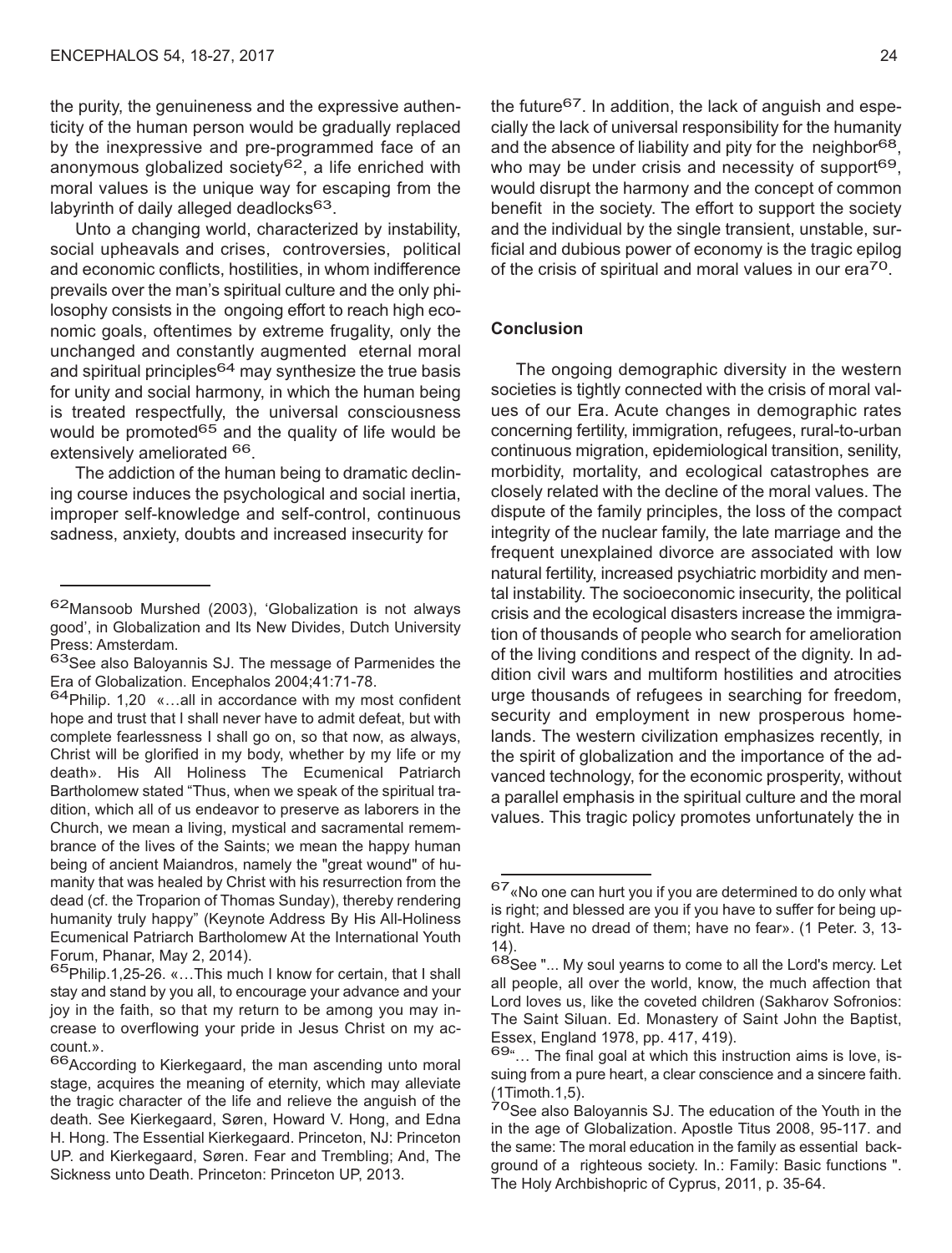dividualism, the ambitious competition, the bitter contradictions, the social conflicts. The crisis of the moral values induces consequently human devaluation, intense psychological pressure and distress, social isolation, anxiety and despair, resulting in augmentation of the demographic and humanitarian problems, eventually. The respect of the dignity of the human being, the social equity and justice, the culture of the principles of integrity, altruism and solidarity, the high moral standards and moral conduct, the peaceful cooperation between people in the spirit of simplicity and reciprocal respect, the compassion for the human suffering and the genuine sacrificial love for the humanity sign the unique bright exit from the somber labyrinth of the demographic complexity.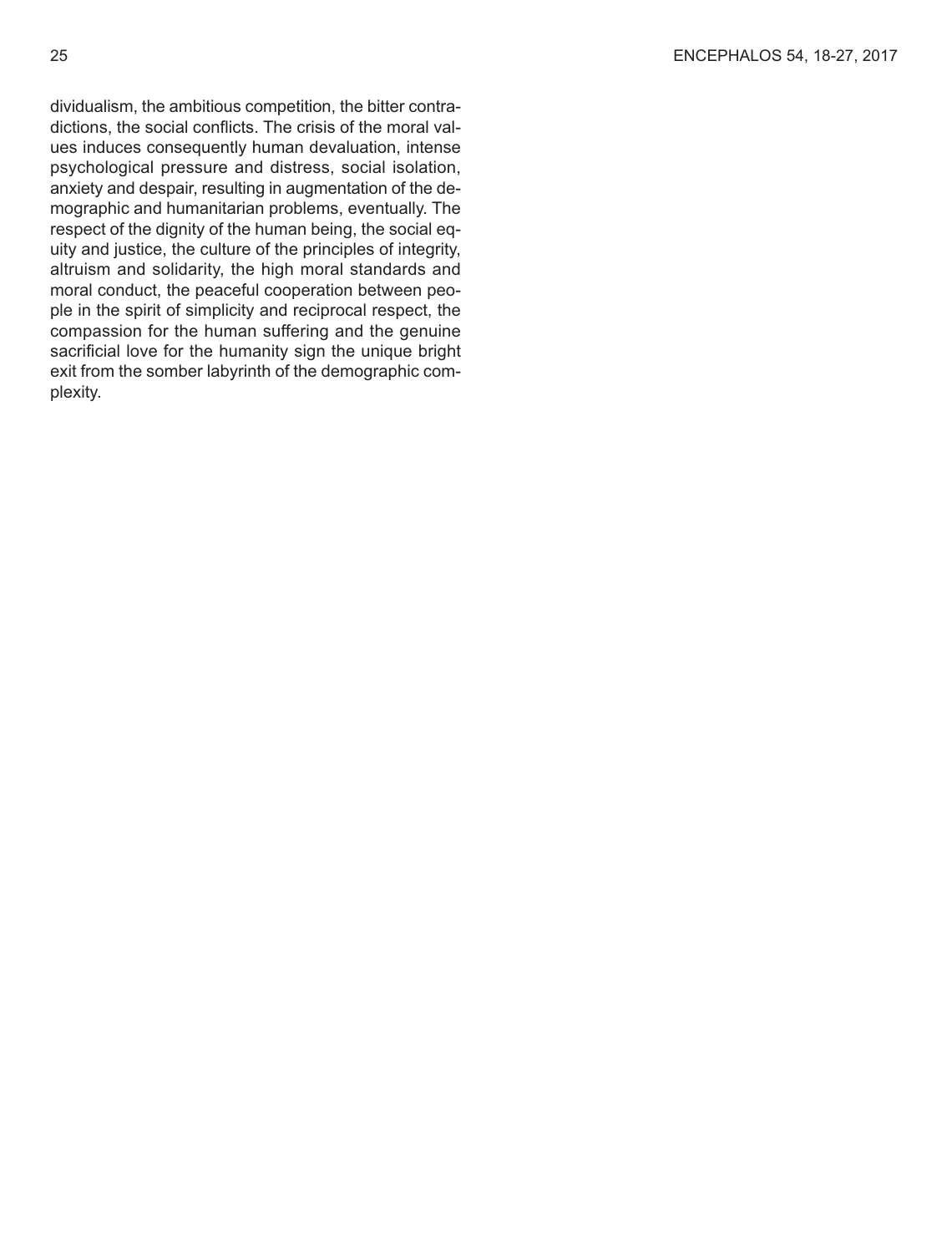#### **References**

Aristotle: De anima, Greek text and English transl. by WS Hat. London W., Heinemann & Cambridge MA, Harvard University Press1957.

Aristotle: Ethica Nicomachea. J. Bywater (ed). Oxford, Clarendon Press.1894.

Baloyannis SJ: Dissociation and disruption of the Human Being and the Society and the Unity in Christ. Communion (Koinonia) 1990; 33: 257-271.

Baloyannis SJ. The sucide and the Death according to Stoic Philosophy In: In Memoriam Metr. Panteleimon the 2nd .Thessaloniki 1990, pp. 380-391.

Baloyannis SJ, Psaroulis D, Costa V, Arzoglou L. Morphological study of Hippocampus at addict people in opioids. Proceedings of the 1st Hellenic Congress for the Study of Drugs. Thessaloniki, 1993, pp. 282-244.

Baloyannis SJ. The contribution of the family in the amelioration of the quality of life in chronic neurological diseases. Encephalos 2001, 38 (Suppl.): 22-36.

Baloyannis SJ: Euthanasia: Reflections from the philosophical and moral view point. In: Some aspects from the field of Psychiatry and Psychology. Apostolic Diakonia, Athens 2002,pp. 211-229.

Baloyannis SJ: Some bioethical and metaphysical aspects on the end of life of demented patients. European J. Neurology 2003;19; 219.

Baloyannis S J: The Neurosciences in the Greek World. In: Sinha KK, Jha DK (Eds) Some aspects of history of Neurosciences,. Ranchi, Catholic Press. 2003, pp. 97-117.

Baloyannis SJ. The message of Parmenides the Era of Globalization. Encephalos 2004;41:71-78.

Baloyannis SJ. The personal interactions in the family. Encephalos 2007;44:208-215,

Baloyannis SJ. The education of the Youth in the age of Globalization. Apostle Titus 2008, 95-117.

Baloyannis SJ: The moral education in the family as the essential background of a righteous society. In.: Family: Basic functions. The Holy Archbishopric of Cyprus, 2011, p. 35-64.

Baloyannis SJ: The philosophy of Heraclitus today. Encephalos 2013; 50; 1-21.

Baloyannis SJ: The role of the economic factor in the development of the ideological background of the society. Encephalos 2014; 51, 38-47.

Baloyannis SJ: Human Enhancement from the Orthodox point of view In: Scientific, Ethical and Theological Aspects from a European Perspective. Theo Boer and Richard Fischer (Eds) CEC ISBN:2-88970-132-5.

Baloyannis SJ: The philosophy of solitude. Encephalos 2015;52: 14-24.

Baloyannis SJ: The concept of Being in our Era. Encephalos 2016;53, 52-61.

Baloyannis SJ: Being and Mind. J Neurol Stroke 2016, 5(1): 00167.

Basil Saint: Lectures on the Hexaëmeron, Sources Chretiennes, 2nd Ed. Paris, 1968.

Berdyaev Nikolai: The fate of man in the modern world Trans.Donald A Lowrie San Rafael, CA, Semantron Press, 2009.

Bloom D. Khanna T: The Urban Revolution, Finance and Development. September 2007, pp: 9-14.

Björsell M: Environmental protection expenditure by manufacturing industry – Inventory of problems. Statistics, Sweden 1995.

Caldwell J: Theory of fertility decline. London/Paris: Academic Press. 1982.

Caldwell J: Demography and Social Sciences, Population Studies, 1996; 50: 305–333.

Graunt J: Natural and Political Observations Made upon the Bills of Mortality of London, London. 1662. Modern edition: Cambridge Group for the History of Population and Social Structure (1973), The Earliest Classics: John Graunt and Gregory King, Farnborough, Gregg International.

Ecumenical Patriarch Bartholomew: Sacrifice: The Missing Dimension - Closing Remarks of Ecumenical Patriarch Bartholomew at the Fourth Symposium on Religion, Science and the Environment on the Adriatic Sea, Venice, Italy, 2002.

Ecumenical Patriarch Bartholomew: Religion Cultural Pluralism and Peaceful Coexistence in the Middle East. Opening address. Athens (19-10-2015)

Engelhardt HT Jr.: Bioethics and Secular Humanism: the Search for a Common Morality, Philadelphia: Trinity Press International, 1991.

Evdokimov P: Ages of the Spiritual Life, Crestwood, NY: St. Vladimir's Seminary Press, 1998.

Harakas Stanley Samuel: Contemporary Moral Issues Facing the Orthodox Christian, Minneapolis: Light and Life Publ., 1982.

Hass J W, Bagley G S, Rogers R W: Coping with the energy crisis: Effects of fear appeals upon attitudes toward energy consumption. Journal of Applied Psychology, 1975; 60 (6), 754-756.

Hauser PM, Duncan OD. (eds.): The Study of Population. An Inventory and Appraisal, Chicago, University of Chicago Press.1959.

Hodgson D: Demography as Social Science and Policy Science, Population and Development Review 1983; 9 (1):1- 34.

Kant I: Metaphysic der Sitten. Vorländen, 1959, 321.

Kierkegaard Søren, Howard V. Hong, Edna H. Hong: The Essential Kierkegaard. Princeton, NJ: Princeton UP.

Kierkegaard Søren: Fear and Trembling; And, The Sickness Unto Death. Princeton: Princeton UP, 2013.

Landry A : La révolution démographique, Paris, Librairie du Recueil Sirey, 1934.

Landry A : Traité de démographie, Paris, Payot.1945.

Mansoob Murshed: Globalization is not always good', in Globalization and Its New Divides, Dutch University Press: Amsterdam, 2003.

Missiakoulis S: Cecrops, King of Athens: the First (?) Recorded Population Census in History. International Statistical Review. 2010; 78(3):413–418. doi:10.1111 /j.1751-5823. 2010.00124.x..

Bakavos Ch: The state of health of the population in Greece: Morbidity and Life expectancy. Studies 20. Athens 2012.